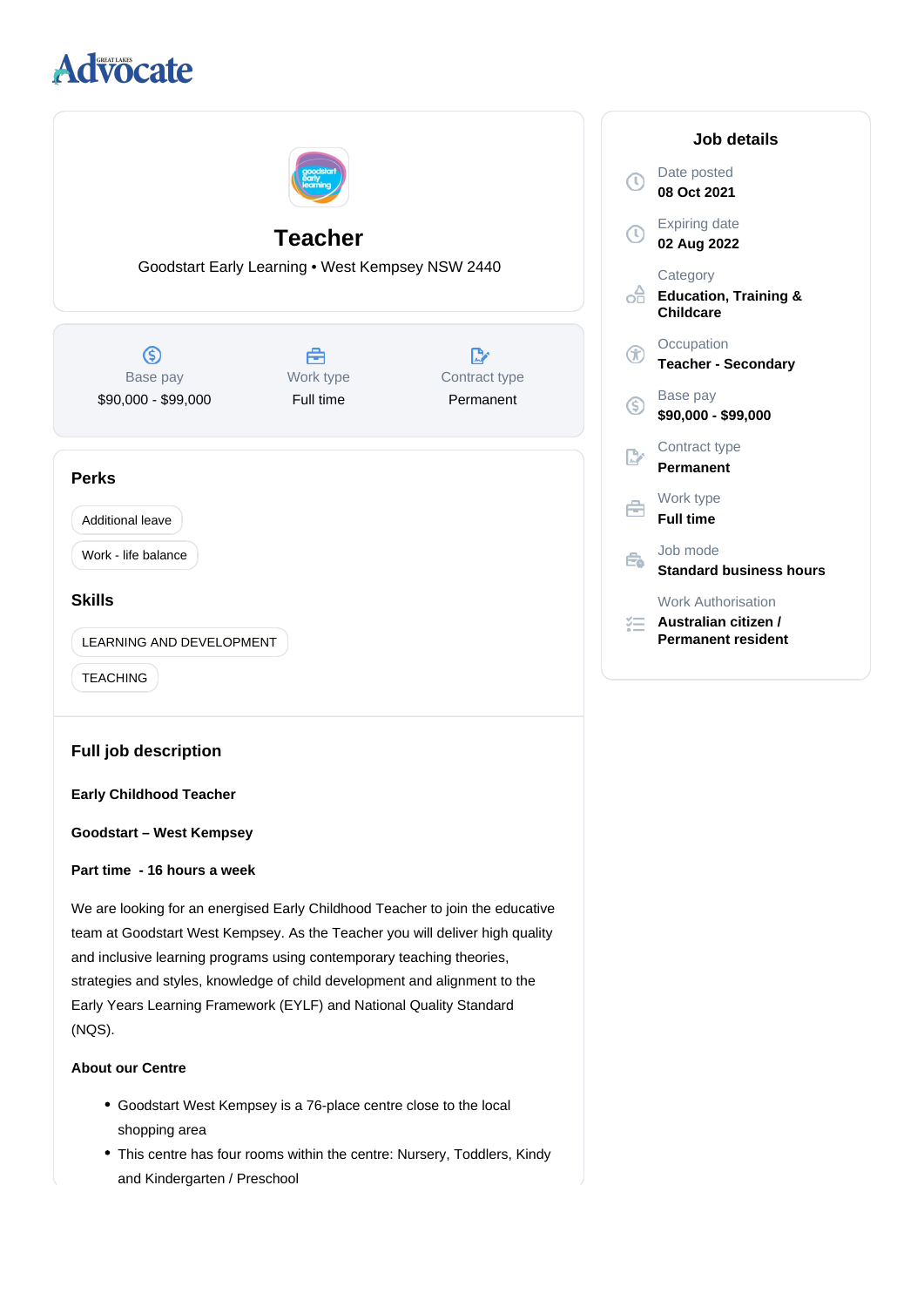- Part time permanent position, 16 hours a week
- Supportive Centre Director who has been there for over 15 years
- Our Centre hours are 6:30am 6:00pm

### **Role Overview/ Responsibilities**

- This position is a float role that can be positioned in all rooms across the centre
- Lead and model the selection and implementation of effective pedagogical approaches to support children's learning and development outcomes.
- Design and implement engaging learning programs using knowledge of content, curriculum, children's needs, assessment and reporting requirements.
- Champion positive and meaningful relationships with children.
- Work collaboratively with colleagues to plan, evaluate and enhance learning outcomes for children.
- Develop engaging and inclusive learning environments that reflect the strengths, interests and needs of all children.
- Develop, select and use a range of informal, formal, diagnostic, formative and summative assessment strategies to assess children's learning and maintain high quality pedagogical documentation.
- Establish and maintain respectful collaborative partnerships with families to assess and support children's learning and wellbeing.
- Maintain a safe environment for children, families and team members.
- Contribute to a professional and positive work culture

## **About You**

- Hold a Bachelor of Early Childhood or equivalent qualification (ACECQA approved)
- Hold a current First Aid qualification
- Hold a valid WWCC
- Hold an up to date Professional Teachers Accreditation (state applicable)

## **The Benefits**

- Regular non-contact programming time
- Competitive above award wages
- Additional leave option to purchase for a greater work/life balance
- Professional pedagogical and operational centre support teams to assist in providing high quality educational programs
- Broad range of professional learning opportunities on offer
- Well-resourced classrooms
- Discounted child care fees

### **Supporting our people and protecting our children** ?

We are an equal opportunity employer that is proud of our inclusive and diverse work environment. We support and encourage individual growth and